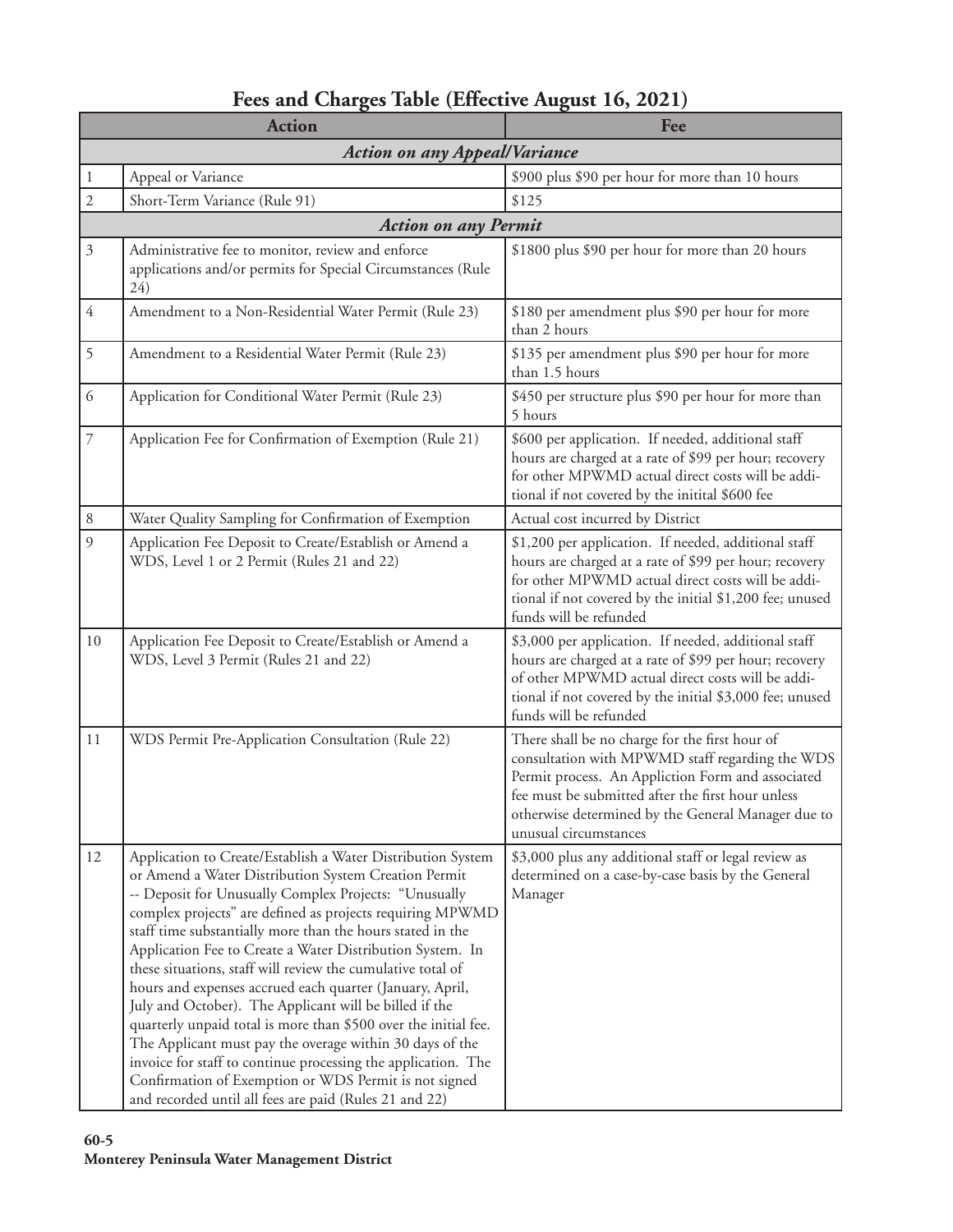#### Action **Fee** *Action on any Appeal/Variance* 13 Application to Create/Establish a Water Distribution System or Amend a Water Distribution System Creation Permit – Legal Fees: Any legal work performed by MPWMD Counsel associated with the Application is charged to the Applicant at actual cost, based on the hourly rate of retained MPWMD legal counsel at the time services are rendered (Rule 22) Actual cost, based on the hourly rate of retained MPWMD legal counsel at the time services are rendered 14 Application to Create/Establish a Water Distribution System or Amend a Water Distribution System Creation Permit – Unused Funds (Rule 22) Unused deposits or Application fee will result in a refund of unused funds to the Applicant 15 Water Permit to Reinstall Meter (Former use documented under Rule 25.5) No Fee 16 Application to Split an Existing Meter No Fee 17 Application for Temporary Water Permit (Rule 23) \$450 per structure plus \$90 per hour for more than 5 hours 18 Application for Non-Residential Water Permit (Rule 23) \$450 per structure plus \$90 per hour for more than 5 hours 19 Plan Check for Non-Residential Waivers (includes Site Inspection) \$225 per structure 20 Plan Check for Non-Residential Waivers (No Site Inspection) \$90 per structure 21 Application for Residential Water Permit (Rule 23) \$225 per Dwelling Unit plus \$90 per hour for more than 2.5 hours 22 Plan Check for Residential Waivers (includes Site Inspection) \$225 per Dwelling Unit 23 Plan Check for Residential Waivers (No Site Inspection) \$90 per Dwelling Unit 24 Capacity Fees (Moderate Income Housing) (Rule 24.5) 50% of Capacity Fees set pursuant to Rule 24 25 Capacity Fees -- (Low-Income Housing) (Rule 24.5) Exempt from Capacity Fees set pursuant to Rule 24 26 Capacity Fees - Residential and Non-Residential Water Permits See Rule 24 27 Recalculation of Final Capacity Fees (Rule 23) \$90 per hour of staff time for all necessary efforts in excess of five hours per Site 28 | Direct Costs - Publication Expenses, Filing Fees, Etc. (Rule 60) Actual cost incurred by District - Applies to Water Distribution System Permits only 29 Permit Fee Payment Plans (Limited to California Non-Profit Public Benefit Corporations and requires Board approval and finding of substantial financial hardship) (Rule 24) Deferred interest rate set by the Board 30 Pre-Application Consulting relating to Water Permits (First 30 minutes free) (Rule 20) \$225 plus \$90 per hour for more than 2.5 hours 31 Refund of Capacity Fees (Rule 24) 890 processing fee 32 River Work Permits (see separate list below) 33 Water Entitlement Related Activity - (see separate list below) 34 Water Use Credits - On-Site Credits (see separate list below) 35 Water Use Credits – Transfers (see separate list below) 36 Review Landscape Plans \$90 37 Request for Water from District Reserve Allocation \$225 per application plus \$90 per hour for more than 5 hours

### **Fees and Charges Table (Effective August 16, 2021)**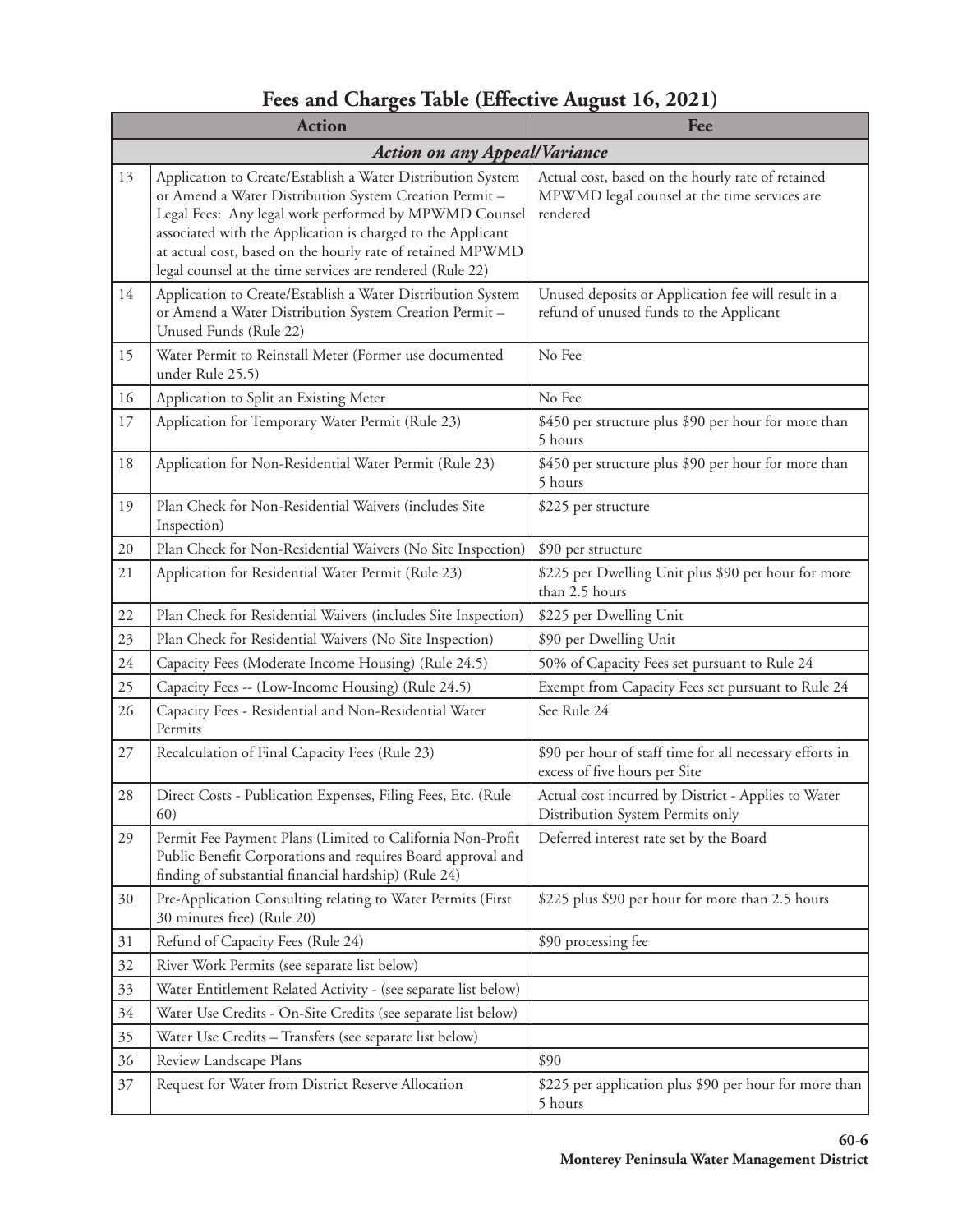| <b>Action</b>                                                   |                                                                                                                                                   | Fee                                                                                                                                                                                                                       |  |  |  |
|-----------------------------------------------------------------|---------------------------------------------------------------------------------------------------------------------------------------------------|---------------------------------------------------------------------------------------------------------------------------------------------------------------------------------------------------------------------------|--|--|--|
| Document Preparation, Processing, Review or Retrieval (Rule 60) |                                                                                                                                                   |                                                                                                                                                                                                                           |  |  |  |
| 38                                                              | Scan Construction Plans for Water Permit                                                                                                          | \$45 per application. Time to process beyond 30<br>minutes shall be charged at a rate of \$90/hour.                                                                                                                       |  |  |  |
| 39                                                              | Deed Preparation and Review by Staff                                                                                                              | \$110 per transaction. Included in Standard Water<br>Permit processing fees                                                                                                                                               |  |  |  |
| 40                                                              | Legal Review of Deed Restrictions for an LLC, Company,<br>HOA, Corporations, Partnerships, etc.                                                   | \$150                                                                                                                                                                                                                     |  |  |  |
| 41                                                              | Direct Costs -- Publication Expenses, Etc.                                                                                                        | Actual cost incurred by District                                                                                                                                                                                          |  |  |  |
| 42                                                              | Direct Costs for Deed Restrictions -- Courier Charge,<br>Federal Express, E-record                                                                | Actual cost incurred by District                                                                                                                                                                                          |  |  |  |
| 43                                                              | Direct Costs for Deed Restrictions - Courier Charge,<br>Expeditied Service, E-record                                                              | \$75 per occurrence                                                                                                                                                                                                       |  |  |  |
| 44                                                              | Document Recordation (if separate from review or<br>preparation)                                                                                  | Actual cost incurred by District (document lengths<br>vary)                                                                                                                                                               |  |  |  |
| 45                                                              | Legal Review performed by MPMWD Counsel on Deed<br>Restrictions Related to Appeals, Permits, Variances, Water<br>Use Credits, or other Activities | Charged at the hourly rate of retained MPWMD<br>legal counsel at the time services are rendered                                                                                                                           |  |  |  |
|                                                                 | Water Conservation and Rationing Plan                                                                                                             |                                                                                                                                                                                                                           |  |  |  |
| 46                                                              | Misrepresentation of resident survey information during<br>Stage 4, 5, 6 and 7 (Rule 170)                                                         | \$250 for each offense. Each separate day or<br>portion thereof during which any violation occurs<br>or continues without a good-faith effort by the<br>responsible Water User to correct the violation. See<br>Rule 170. |  |  |  |
|                                                                 | <b>Publication Fees</b>                                                                                                                           |                                                                                                                                                                                                                           |  |  |  |
| 47                                                              | MPWMD Rules & Regulations (Rule 60)                                                                                                               | \$46 per copy                                                                                                                                                                                                             |  |  |  |
|                                                                 | <b>Public Records Act Response Costs</b>                                                                                                          |                                                                                                                                                                                                                           |  |  |  |
| 48                                                              | <b>Black and White Copies</b>                                                                                                                     | Ten (10) cents per page                                                                                                                                                                                                   |  |  |  |
| 49                                                              | Color Copies                                                                                                                                      | \$0.50 cents per page                                                                                                                                                                                                     |  |  |  |
| 50                                                              | Mailing                                                                                                                                           | Actual cost incurred by District                                                                                                                                                                                          |  |  |  |
| 51                                                              | Thumb Drive                                                                                                                                       | \$5.00                                                                                                                                                                                                                    |  |  |  |
|                                                                 | <b>Rebate Processing</b>                                                                                                                          |                                                                                                                                                                                                                           |  |  |  |
| 52                                                              | Application for Rebate                                                                                                                            | No charge                                                                                                                                                                                                                 |  |  |  |
|                                                                 | <b>River Work Permits (Rules 126 and 127)</b>                                                                                                     |                                                                                                                                                                                                                           |  |  |  |
| 53                                                              | Minor River Work                                                                                                                                  | \$25 per application                                                                                                                                                                                                      |  |  |  |
| 54                                                              | River Work Permit                                                                                                                                 | \$50 per application                                                                                                                                                                                                      |  |  |  |
| 55                                                              | <b>Emergency River Work</b>                                                                                                                       | \$50 per application                                                                                                                                                                                                      |  |  |  |
| 56                                                              | Unusually Complex Applications                                                                                                                    | Actual cost incurred by District for MPWMD staff<br>time in excess of five (5) hours per application plus<br>direct costs                                                                                                 |  |  |  |
| <b>Inspection Activities (Rule 110)</b>                         |                                                                                                                                                   |                                                                                                                                                                                                                           |  |  |  |
| 57                                                              | Cancellation of Inspection (less than 24 hours notice)                                                                                            | \$75 per inspection                                                                                                                                                                                                       |  |  |  |
| 58                                                              | No-Show; Failure to Provide Access for Scheduled Inspection                                                                                       | \$75 per inspection                                                                                                                                                                                                       |  |  |  |

**Fees and Charges Table (Effective August 16, 2021)**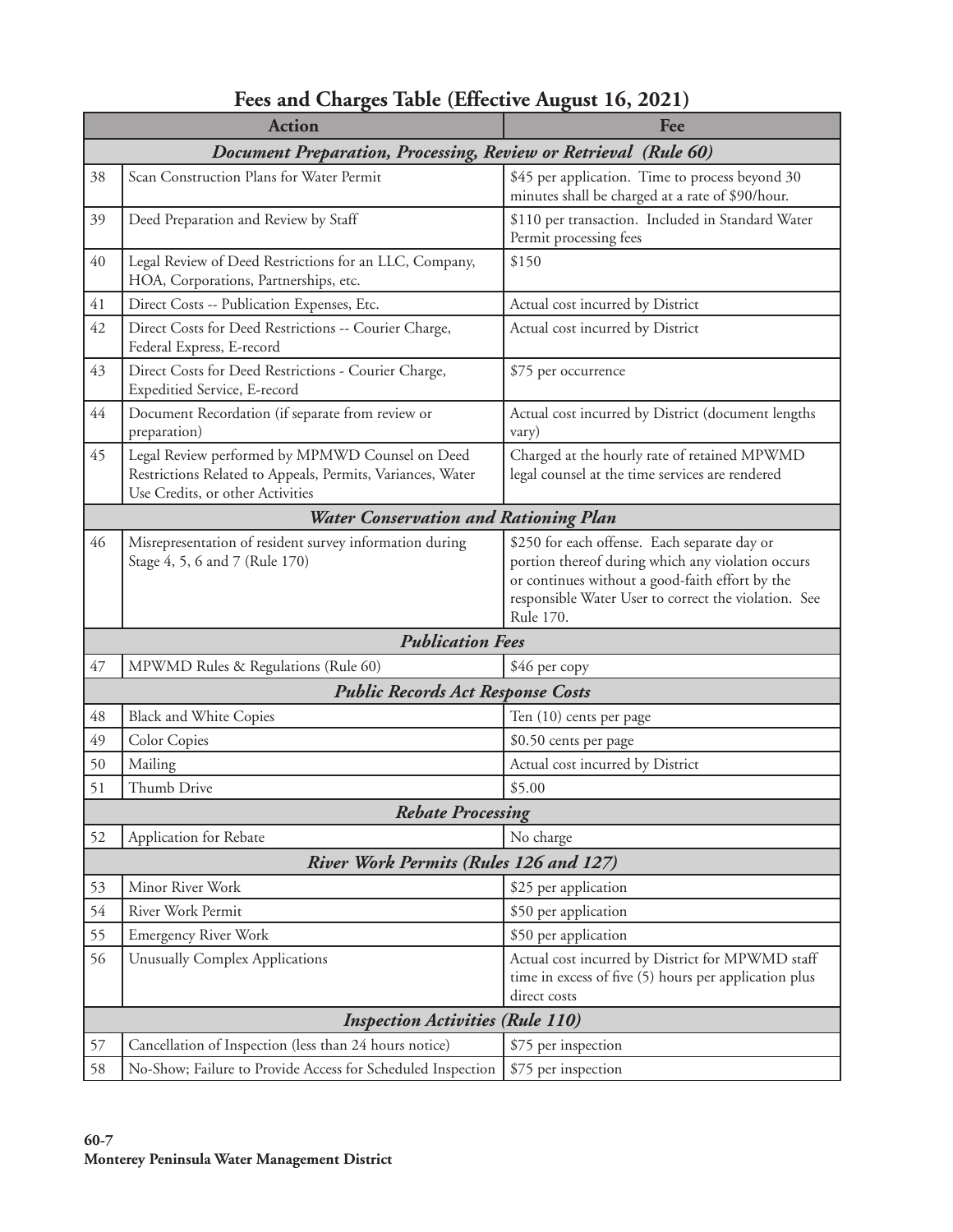|                             | <b>Action</b>                                                                                                                                                   | Fee                                                                                              |  |  |  |  |
|-----------------------------|-----------------------------------------------------------------------------------------------------------------------------------------------------------------|--------------------------------------------------------------------------------------------------|--|--|--|--|
|                             | <b>Inspection Activities (Rule 110)</b>                                                                                                                         |                                                                                                  |  |  |  |  |
| 59                          | Conservation Verification Inspection Pursuant to Rule 143<br>and 144 (Retrofit of Existing Commercial Uses and Change<br>of Ownership or Use)                   | No Charge                                                                                        |  |  |  |  |
| 60                          | Site Inspection (pre-application, or not associated with<br>a planned application, or inspection to document Non-<br>Residential retrofit pursuant to Rule 25.5 | \$110 per inspection                                                                             |  |  |  |  |
| 61                          | Repeat Inspection (overlooked fixtures or failure to show all<br>fixtures)                                                                                      | \$75 per inspection                                                                              |  |  |  |  |
| 62                          | Amendment to a Water Use Permit (Water Entitlement<br>Process) (also may require Capacity Fees pursuant to Rule<br>24)                                          | \$90 per hour                                                                                    |  |  |  |  |
| 63                          | Application for Water Use Permit (Water Entitlement<br>Process) (also may require Connection Charges pursuant to<br>Rule 24)                                    | \$270 per Site plus \$90 per hour for more than 3<br>hours; also see Rule 24                     |  |  |  |  |
| 64                          | Water Use Permit Monitoring (Water Entitlement Process)<br>(Rule 23.5)                                                                                          | \$90 plus \$90 per hour for more than 1 hour                                                     |  |  |  |  |
| 65                          | 3rd Party Consulting or Ancillary Costs (Rule 23.5)                                                                                                             | Actual cost incurred by District                                                                 |  |  |  |  |
| 66                          | Legal work performed by MPMWD Counsel on Water Enti-<br>tlement Related Actions (Rule 23.5)                                                                     | Charged at the hourly rate of retained MPWMD<br>legal counsel at the time services are rendered  |  |  |  |  |
| 67                          | Direct Costs - Courier Charge, Federal Express Charges                                                                                                          | Actual cost incurred by District when less than three<br>deed restrictions are being transported |  |  |  |  |
|                             | Water Use Credits and On-Site Credit Activity (Rule 25.5)                                                                                                       |                                                                                                  |  |  |  |  |
| 68                          | Documentation of Water Use Credit -- Non-Residential<br>(Rule 25.5)                                                                                             | \$110 plus \$75 per hour for more than 1.5 hours                                                 |  |  |  |  |
| 69                          | 3rd Party Consulting or Ancillary Costs incurred to verify<br>watr use savings                                                                                  | Actual cost incurred by District                                                                 |  |  |  |  |
|                             | Water Credit Transfer Activity (Rule 28)                                                                                                                        |                                                                                                  |  |  |  |  |
| $70\,$                      | Application to Transfer a Water Use Credit (originating Site)                                                                                                   | \$2,700 plus \$90 per hour for more than 30 hours                                                |  |  |  |  |
| 71                          | Application for a Water Permit utilizing a Water Credit<br>Transfer (receiving Site)                                                                            | \$900 plus \$90 per hour for more than 10 hours                                                  |  |  |  |  |
| 72                          | Complex Transfer fee for projects proposing to save water by   \$3,600 plus \$90 per hour for more than 40 hours<br>means of new water saving technology        |                                                                                                  |  |  |  |  |
| 73                          | 3rd Party Consulting or Ancillary Costs incurred to review<br>transfer                                                                                          | Actual cost incurred by District                                                                 |  |  |  |  |
| Water Waste Fees (Rule 162) |                                                                                                                                                                 |                                                                                                  |  |  |  |  |
|                             | Fee amounts are tripled for customers using over 500,000 gallons/year                                                                                           |                                                                                                  |  |  |  |  |
| 74                          | First offense                                                                                                                                                   | No fee: Written notice and opportunity to correct the<br>situation                               |  |  |  |  |
| 75                          | Fee for first Flagrant Violation                                                                                                                                | \$100                                                                                            |  |  |  |  |

\$500

76 Fee for second Flagrant Violation within two (2) months \$250

77 Fee for third and subsequent Flagrant Violations within

twelve (12) months

# **Fees and Charges Table (Effective August 16, 2021)**